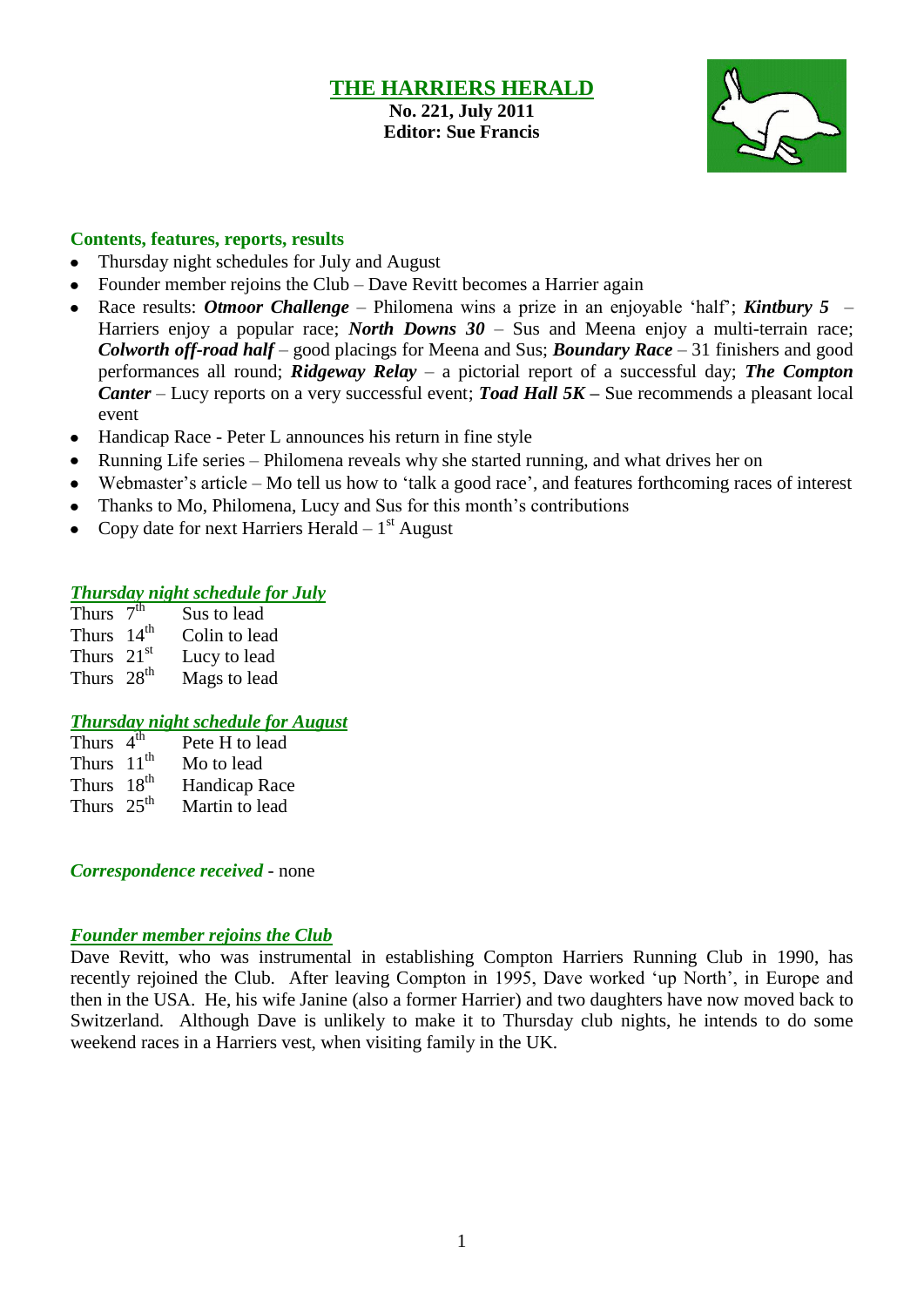## *Race Reports & Results*

## *Otmoor challenge, 4 th June*

#### **Meena**

I did this half marathon for the first time last year and really enjoyed it so thought I"d do it again this year and it did not disappoint. It was not as hot as last year but it was still quite warm although with a nice welcome breeze. As last year, it was a very well organised race that coincides with the Horton-cum-Studley village fete and has a great family atmosphere.

I was the sole representative for the Harriers and finished second "Super Vet" again with a time of 1:44:13.

## *Kintbury 5, 5 th June*

Martin and Lucy took part in this popular local 5-miler, as did Lee and Colin (both competing for Team Kennet). Martin finished  $20^{th}$  (31:46), Lee was  $28^{th}$  (33:01), Lucy 37<sup>th</sup> (34:15), and Colin 55<sup>th</sup> (36:47). The race was won by Alex Muir (Newbury A.C.) in 27:02.

## *North Downs 30K, 19th June*

Sus and Philomena enjoyed this multi-terrain race, finishing  $33<sup>rd</sup>$  (2:28:09), and 126<sup>th</sup> (2:49:22) respectively from a field of 365 runners.

## *Colworth Half Marathon, 26th June*

Sus and Philomena performed well for the second successive weekend, tackling this off-road half marathon. Sus was  $23<sup>rd</sup>$  overall in 1:38:34, with Philomena 56<sup>th</sup> in 1:48.14. There were 255 finishers.

## *Boundary Run & Walk, 30th June*

#### **Sue**

The weather and underfoot conditions were near perfect, and it was pleasing to have 31 people completing the 8 mile route, with regular Harriers being joined by a number of Team Kennet runners, and a handful of IAH employees.

In the walk, Simon B led from the outset and pushed on to record a very good time. In the running event, a group of five moved to the front and opened up a bit of a gap on the field. The group was led by Martin, since Guy, Kenneth, and Simon E did not know the route, and I was just hanging on the back of the group for as long as I could! Having briefly slowed for a drink at East Ilsley, we continued through the village passing Gillian, who had set off early. On the tough hill behind Ilsley up to Shrill Down, the boys pulled away from me slightly. Martin could tell the younger men were keen to push on, and nobly gave them some verbal route instructions. Guy (Team Kennet) and Kenneth (IAH) moved ahead while Simon E twisted his knee along Greenhams Lane and was reduced to a jog. When Kenneth stopped to tie his shoelace, Guy extended his lead and crossed the line first to win the race. Kenneth outsprinted Martin to take 2<sup>nd</sup>, and I was 4<sup>th</sup> ahead of Terry. Lucy and Meena (2<sup>nd</sup> and 3<sup>rd</sup> ladies) both set PBs. The fastest finishes of the day came from Pete H who outsprinted Mike, and from Debbie who just caught TK's Harriet on the line. There was a particularly impressive performance from 12-year-old Piers Oliphant, who ran with Dad Pete and recorded a very good time. Many of the runners set personal best performances, and the winning men"s and ladies times were the fastest recorded since 2006. Full results will be available on our website soon.

Thanks again to all those Harriers and their family members who helped to make the evening a success. Uwe and his drinks station were a very welcome sight at halfway; Jan and her stop-watch was an equally welcome sight at the finish! Thanks to Kirsty for being on standby for first aid, thankfully not needed. Thanks also to Mo for strimming a path through the wood, to Sus, Ryan and Dick for route-marking and to Martin for doing the presentations.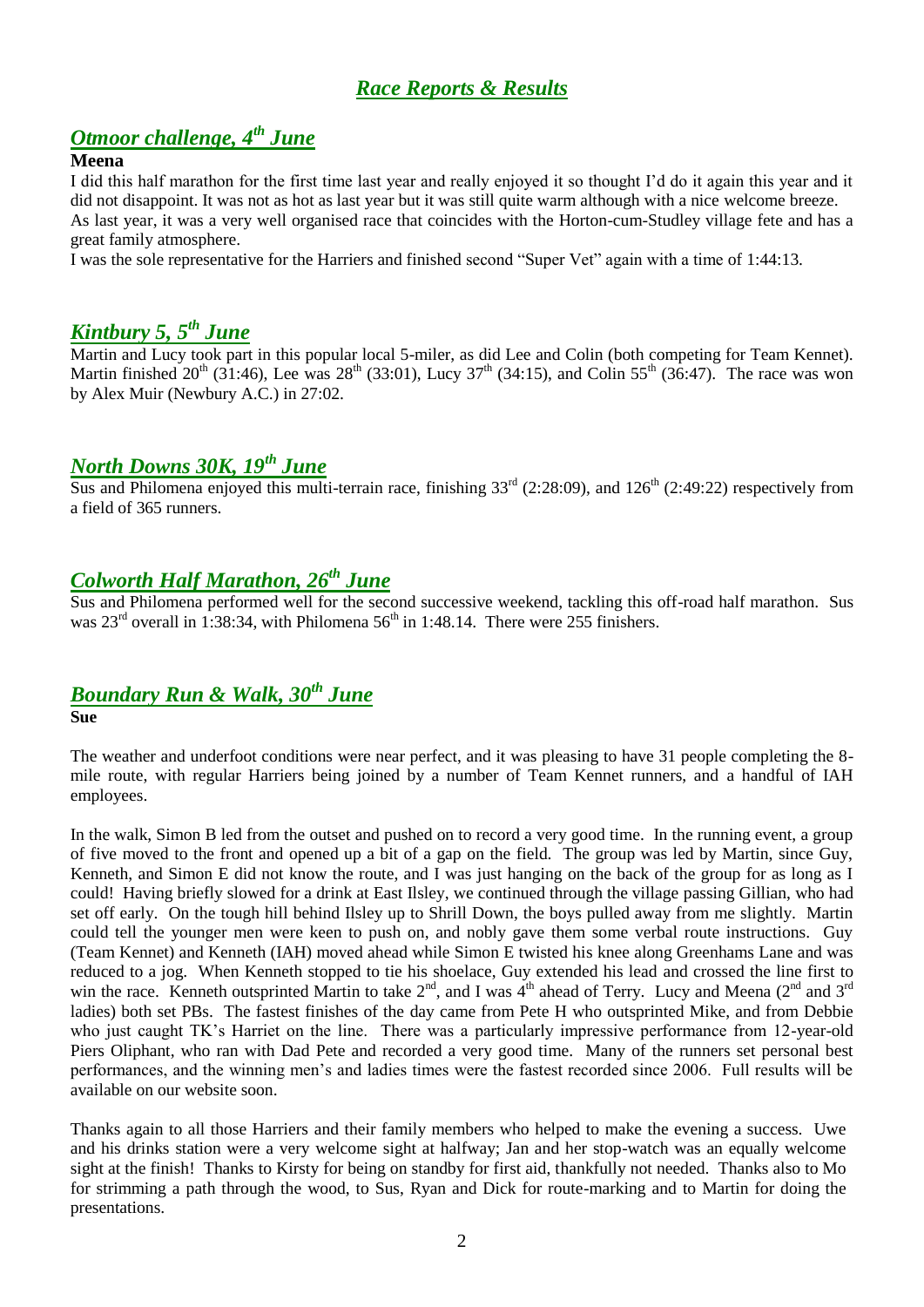# *Ridgeway Relay, 19th June*

The Harriers team put in a great performance finishing a very creditable  $16<sup>th</sup>$  out of 40 teams, in a time of 11:19:47 (our fastest for a few years). The race was won by Vale of Aylesbury A.C. (9:44:19) ahead of Headington RR, and Reading RR. Well done to all our runners, and many thanks to Richard and Sarah for organising and coordinating the team. Richard summed up perfectly in saying: "We were clearly the team best supported by its members. This gives great credit to the club and its members and, as a relatively new member, that's to me what makes the club so special".



Leg 1: Guy hands over in  $4<sup>th</sup>$  after a storming run Leg 2: Sue pushes on up Wendover High Street





Leg 3: Lucy going well near Bledlow Ridge



Leg 4: Gillian sets off to Swyncombe Leg 5: Ryan is flyin' at North Stoke

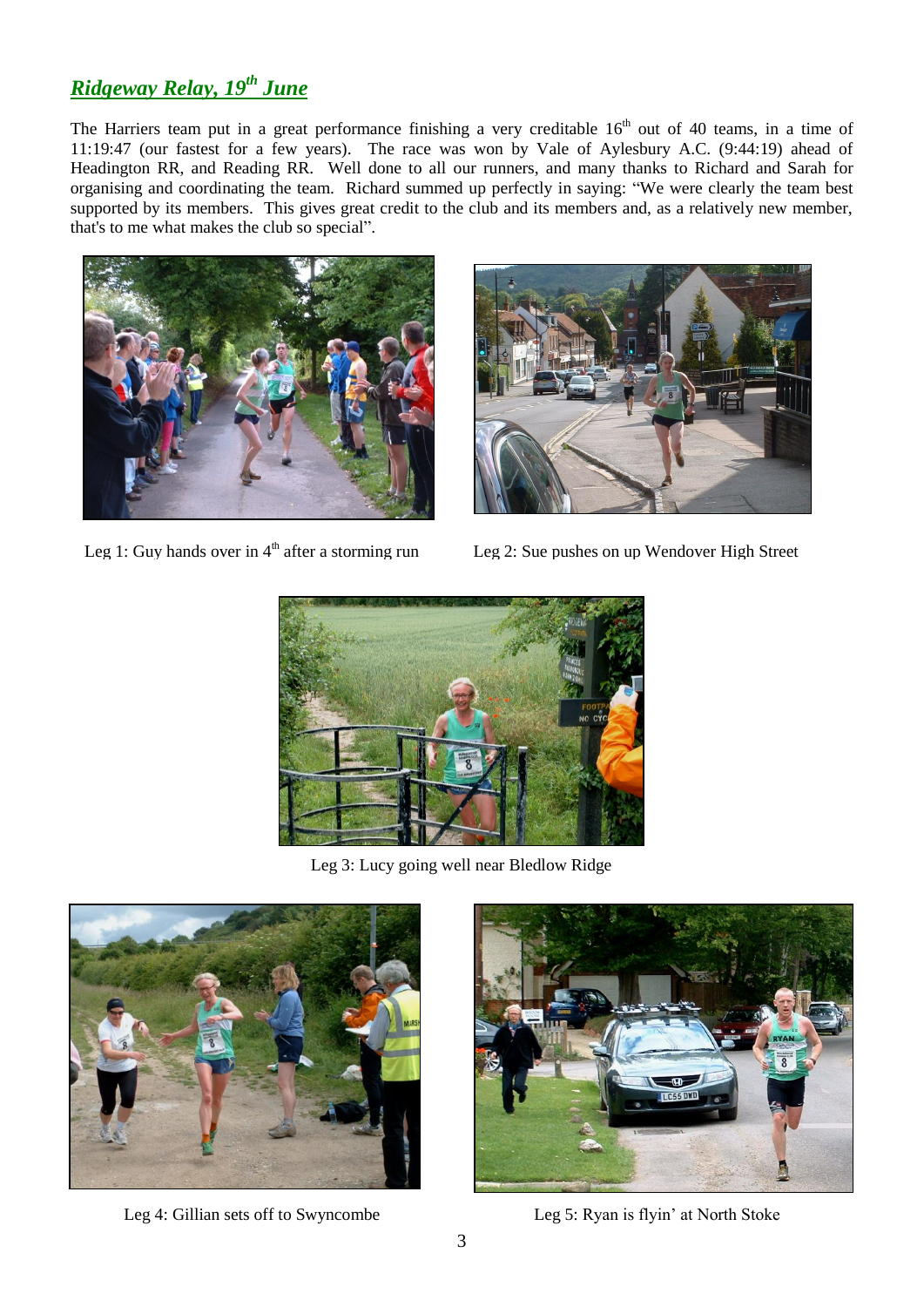



Leg 6: Terry reaches the end at Bury Down Leg 7: Richard decided not to hurdle the log



Leg 8: Dick is refuelled by Sue near Whitehorse Hill





Leg 9: Martin running well at Ogbourne Leg 10: Pete looks strong at Manton with 1 mile to go

#### **Photos by Mo**

The full set of Mo"s Ridgeway Relay photographs will be available to view on our website in the near future.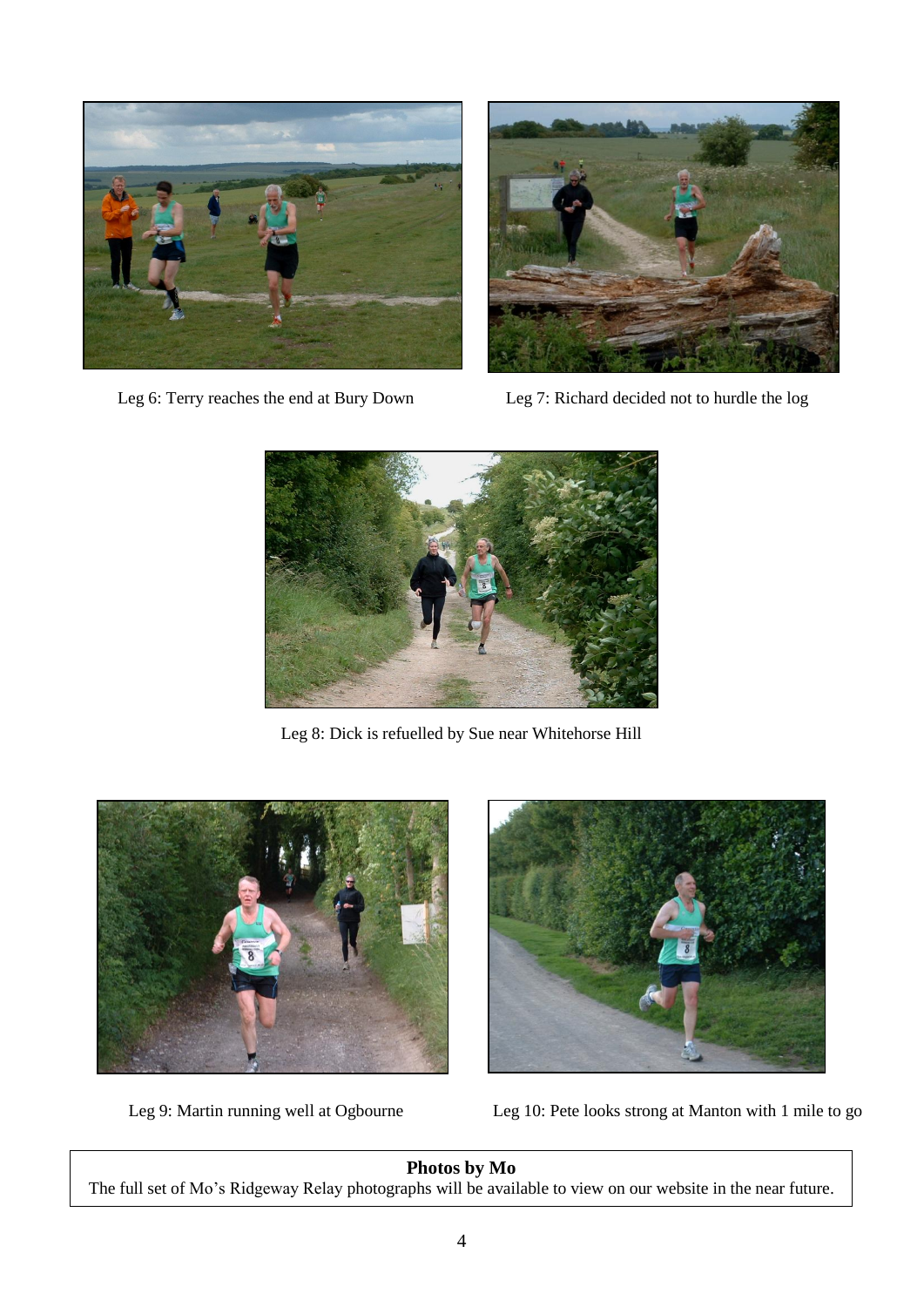#### *Compton Canter 9.3Km trail race, 2 nd July* **Lucy**

The Compton Canter is held each year on the first Saturday of July and is staged in conjunction with the Compton village fete. The race is mainly off road and follows some very picturesque tracks and trails that pass through the Berkshire Downs. However, those wishing to push themselves find it quite a tough event. The first 3.5Km are predominantly up hill (100m of climb) but the views from the top of Lowbury Hill are worth the effort once you get there. After the turn round point the course follows a gently undulating route back to Compton village.

In keeping with previous years the running conditions were ideal, if a little on the warm side, and new records were set in both the men"s and ladies races. Nick Jones (Newbury A.C.) led from start to finish and came home a clear winner in 32:16. Sophie Voller (Westbury Harriers) also had a good run and finished in 37:22, almost a minute ahead of local girl, Jessica Franklin (Newbury A.C.). Compton Harrier Gillian Anton had a good race to the finish with John Prentice (a former member of the Club), finishing in 65:54. There were 58 competitors.

This year, we also hosted a series of races for the U10, U12, U14 and U16 boys and girls. 23 junior athletes took part and were loudly applauded by the parents and fete-goers alike as they charged across the finish line. All the races were finished in plenty of time for the competitors to look around the fete's side shows, inspect the display of vintage vehicles or enjoy a picnic on a pleasant English summer"s afternoon.

The Compton Canter could not be hosted without the willing support of the race marshals who give up their time freely - many thanks to them all.



**Eventual winner Nick Jones leads the field out from Compton recreation ground**

#### *Toad Hall 5K, 3rd July* **Sue**

I took part in this enjoyable local event which was held, for the first time, alongside the Toad Hall 10K at Whitchurch Hill. It was in a very nice setting, with the race start and finish on the village green, where there was also a cake stall, barbecue and sportswear stand. The 166 runners in the 10K started first on what was a very tough multi-terrain course going down to the Thames at Pangbourne then back uphill to the finish. We 5K runners set off exactly 5 minutes later on a scenic and pleasantly undulating out-and–back multi-terrain route, following the "lead bike". There were only 31 of us and, once some of the fast-starting youngsters began to slow down, I tagged on to the back of the leading group of four, which was led by Glynn Jones. By 3.5K, I had passed one of the youngsters in our group and the other three were still in my sights. Then, at 4K, Glynn had to slow abruptly as his Achilles tendon became very painful. The 5K was won by Duncan Mollisson (20:18), while I was 3<sup>rd</sup> overall in 20:37. The 10K winners were Julian Sherman (RRR) and Jess Franklin (Newbury A.C.) in around 39 minutes and 44 minutes respectively. While cheering on the 10K finishers, I and Mo (who had cycled up from Goring to support me) enjoyed a nice cake before heading home.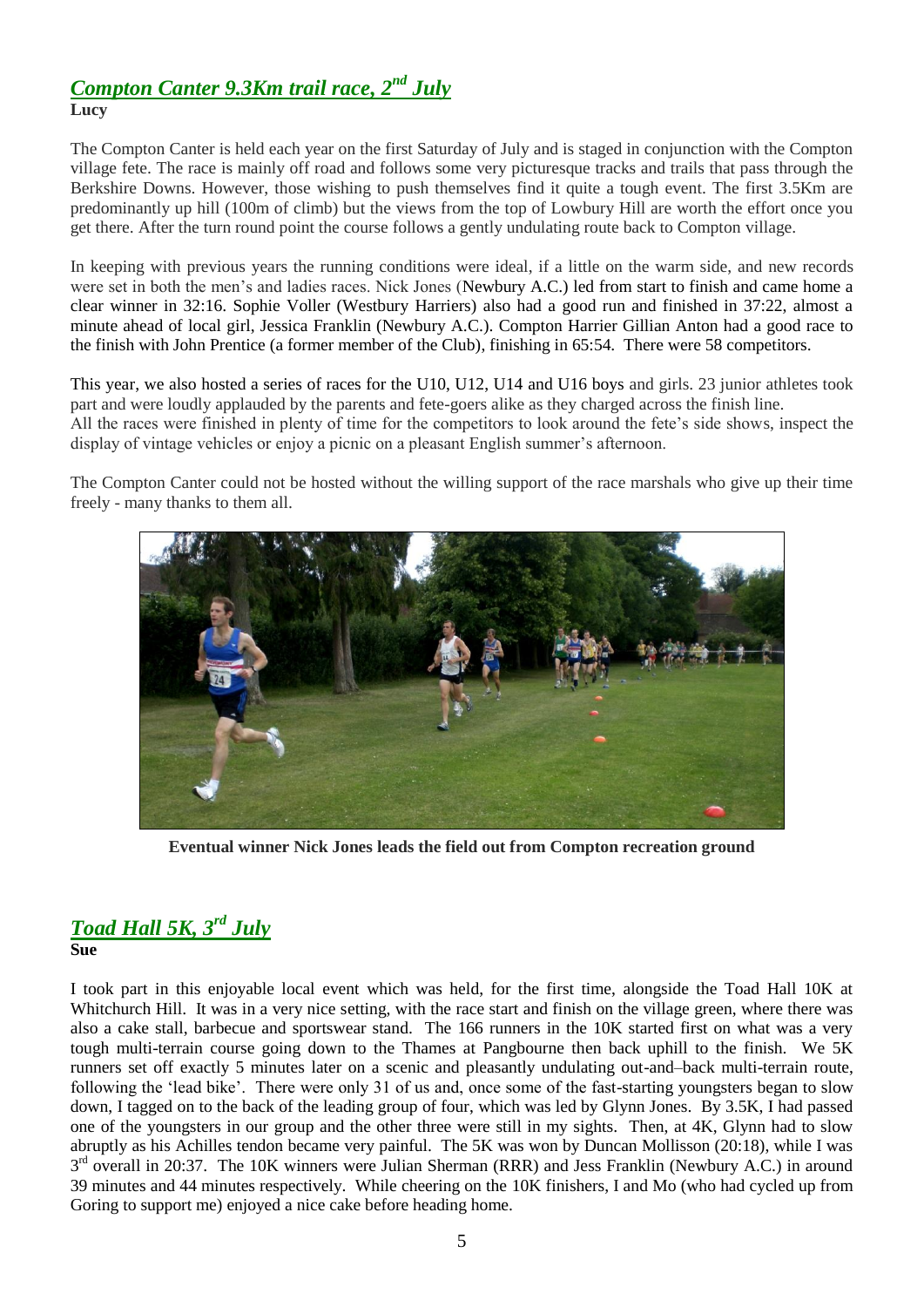## *Handicap Race*

#### **Sue**

With good conditions for June's Handicap Race, a grand total of 14 runners faced the starter to do battle over our off-road route. There were good performances all round with everyone faster than, or close to, their predicted times. Peter L, now building up his mileage after an injury-enforced lay-off, ran very well to work his way through the field and cross the line first. As he collected the trophy he announced: "Linton"s back!". Next home was Colin, with another huge improvement, then new runner Stephen who seems to excel over these shorter distances. Mags was the person who knocked the most off her predicted time (1:21), and PBs (for this course) were set by Colin, Lucy, Mags and Gillian. Gillian"s recent increased mileage is really starting to pay dividends. Other notable performances came from Martin and Terry who both ran sub-13, and Debbie who was taking part in the Handicap Race for the first time. Well done Peter and Mags, and thanks to Jan for timing. There is no Handicap Race in July; the next one is scheduled for Thursday 18<sup>th</sup> August round the off-road route.

| Finish<br><b>Position</b> | <b>Position on</b><br>handicap | <b>Name</b> | <b>Start time</b> | <b>Finish time</b> | <b>Actual time</b> | Handicap<br><b>Beaten?</b> |
|---------------------------|--------------------------------|-------------|-------------------|--------------------|--------------------|----------------------------|
|                           | $2=$                           | Peter L     | 5:16              | 18:59              | 13:43              | $-1:01$                    |
| $\overline{2}$            | 4                              | Colin       | 4:01              | 19:07              | 15:06              | $-0:53$                    |
| 3                         | $13=$                          | Stephen     | 5:13              | 19:22              | 14:09              | New Runner                 |
| 4                         | 6                              | Terry       | 6:37              | 19:35              | 12:58              | $-0:25$                    |
| 5                         | 7                              | Lucy        | 5:47              | 19:36              | 13:49              | $-0:24$                    |
| 6                         | 8                              | Pete O      | 5:16              | 19:44              | 14:28              | $-0:16$                    |
| 7                         | 9                              | <b>Sue</b>  | 6:37              | 19:47              | 13:10              | $-0:13$                    |
| 8                         | 10                             | Martin      | 6:55              | 19:50              | 12:55              | $-0:10$                    |
| 9                         | 11                             | Richard     | 5:47              | 19:59              | 14:12              | $-0:01$                    |
| 10                        | 12                             | Dick        | 5:54              | 20:06              | 14:12              | $+0:06$                    |
| 11                        | $13=$                          | Debbie      | 4:01              | 20:07              | 16:06              | New Runner                 |
| 12                        |                                | Mags        | 1:38              | 21:39              | 20:01              | $-1:21$                    |
| 13                        | $2=$                           | Gillian     | 0:45              | 21:59              | 21:14              | $-1:01$                    |
| 14                        | 5                              | Mo          | 1:51              | 22:30              | 20:39              | $-0:30$                    |

Mags scored the 12 points again for the third successive month, ahead of Peter L and Gillian. This moves Mags to the top of the Championship scoreboard with a 6-point lead ahead of Gillian. However, the battle for second and third places remains very close…..

| Pos.           | <b>Name</b>  | <b>Race points</b>       |                          |                          |                          |                          |                              |                              |                          |                              |              |
|----------------|--------------|--------------------------|--------------------------|--------------------------|--------------------------|--------------------------|------------------------------|------------------------------|--------------------------|------------------------------|--------------|
|                |              | Race                     | Race                     | Race                     | Race                     | Race                     | Race                         | Race                         | Race                     | Race                         | <b>Total</b> |
|                |              | 1                        | $\boldsymbol{2}$         | 3                        | 4                        | 5                        | 6                            | 7                            | 8                        | 9                            |              |
| $\mathbf{1}$   | Mags         | $\overline{4}$           | $\overline{\phantom{a}}$ | 12                       | 12                       | 12                       | -                            | $\overline{\phantom{0}}$     | $\overline{\phantom{a}}$ | $\qquad \qquad \blacksquare$ | 40           |
| $\overline{2}$ | Gillian      | 6                        | $\overline{\phantom{a}}$ | 10                       | 8                        | 10                       | -                            | $\overline{\phantom{0}}$     | $\overline{\phantom{a}}$ | $\qquad \qquad \blacksquare$ | 34           |
| 3              | Sue          | 12                       | $\mathbf{1}$             | 8                        | 9                        | 3                        | $\overline{\phantom{0}}$     | $\qquad \qquad \blacksquare$ | $\overline{\phantom{a}}$ | $\qquad \qquad \blacksquare$ | 33           |
| $4=$           | Dick         | 8                        | 6                        | 10                       | $\overline{7}$           | $\mathbf{1}$             | $\overline{\phantom{0}}$     | -                            | $\overline{\phantom{a}}$ | $\qquad \qquad \blacksquare$ | 32           |
| $4=$           | Colin        | $\overline{\phantom{a}}$ | 12                       | $\overline{7}$           | 5                        | 8                        | $\overline{\phantom{0}}$     | -                            | $\overline{\phantom{0}}$ | $\qquad \qquad \blacksquare$ | 32           |
| 6              | Mo           | 10                       | 5                        | $\overline{4}$           | 3                        | 7                        | -                            | -                            | ۰                        | $\qquad \qquad \blacksquare$ | 29           |
| 7              | Terry        | $\overline{\phantom{a}}$ | 9                        | $\overline{\phantom{a}}$ | 10                       | 6                        | $\overline{\phantom{0}}$     | -                            | $\overline{\phantom{a}}$ | $\qquad \qquad \blacksquare$ | 25           |
| $8=$           | Lucy         | $\overline{7}$           | $\overline{2}$           | 6                        | 4                        | 5                        | -                            | $\overline{\phantom{0}}$     | $\overline{\phantom{a}}$ | $\qquad \qquad \blacksquare$ | 24           |
| $8=$           | Peter L      | $\overline{4}$           | 10                       | $\overline{\phantom{a}}$ | $\overline{\phantom{0}}$ | 10                       | -                            | -                            | $\overline{\phantom{a}}$ | $\qquad \qquad \blacksquare$ | 24           |
| $10=$          | Martin       | $\overline{\phantom{a}}$ | 8                        | 1                        | 6                        | $\overline{2}$           | $\overline{\phantom{0}}$     | -                            | $\overline{\phantom{a}}$ | $\qquad \qquad \blacksquare$ | 17           |
| $10=$          | Pete O       | 9                        | $\overline{\phantom{a}}$ | $\overline{2}$           | $\overline{2}$           | 4                        | $\overline{\phantom{0}}$     | -                            | $\overline{\phantom{a}}$ | -                            | 17           |
| 12             | <b>Steve</b> | 5                        | 7                        | $\overline{\phantom{a}}$ | $\overline{\phantom{0}}$ | $\overline{\phantom{0}}$ | $\qquad \qquad \blacksquare$ | -                            | ۰                        | $\qquad \qquad \blacksquare$ | 12           |
| 13             | Richard      | $\overline{\phantom{a}}$ | 3                        | $\overline{4}$           | $\overline{\phantom{0}}$ | $\mathbf{1}$             | -                            | $\qquad \qquad \blacksquare$ | $\overline{\phantom{a}}$ | $\qquad \qquad \blacksquare$ | 8            |
| 14             | Philomena    | $\overline{\phantom{a}}$ | $\overline{\phantom{0}}$ | 5                        | $\overline{\phantom{0}}$ | $\overline{\phantom{0}}$ | -                            | -                            | $\overline{\phantom{a}}$ | $\qquad \qquad \blacksquare$ | 5            |
| 15             | Pete H       | $\overline{\phantom{a}}$ | $\overline{4}$           | $\overline{\phantom{a}}$ | $\overline{\phantom{0}}$ | Ξ.                       | $\overline{\phantom{0}}$     | -                            | $\overline{\phantom{a}}$ | $\qquad \qquad \blacksquare$ | 4            |
| $16=$          | Debbie       | $\overline{\phantom{a}}$ | $\overline{\phantom{a}}$ | $\overline{\phantom{a}}$ | -                        | $\mathbf{1}$             | $\overline{\phantom{0}}$     | -                            | $\overline{\phantom{a}}$ | $\qquad \qquad \blacksquare$ |              |
| $16=$          | Stephen      | $\overline{\phantom{a}}$ | $\overline{\phantom{a}}$ | $\overline{\phantom{a}}$ | -                        | -1                       | -                            |                              | $\overline{\phantom{a}}$ | -                            |              |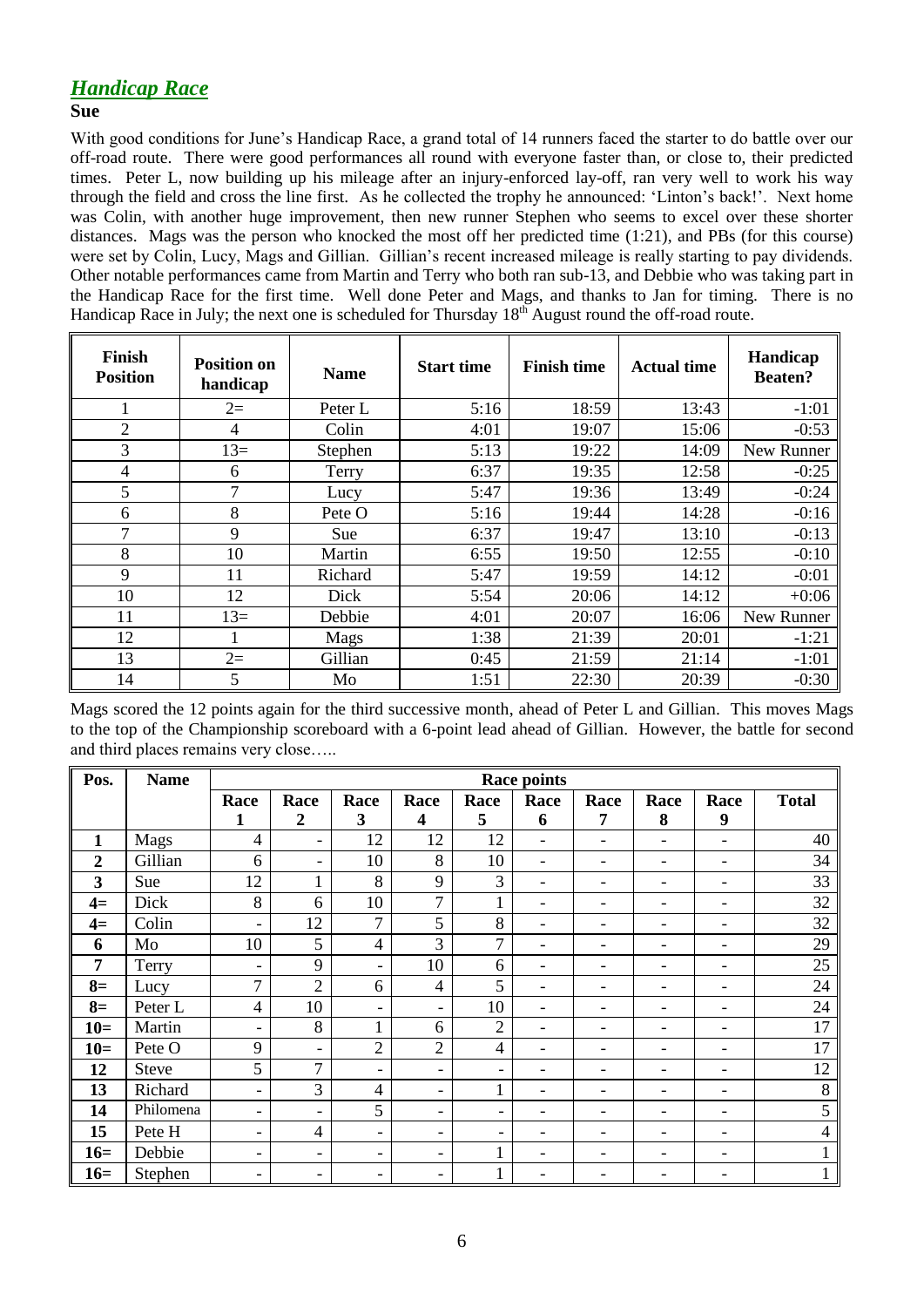#### *Running Life Series no. 6* **Philomena (Meena) Mburu**

My "Running Life" really began about 25 years ago while I was back home in Kenya, after a throwaway comment by someone, I can"t even remember who, that went something like "looks like you are putting on a bit of weight". That was it…the next day I was out for a run or rather an attempt at running. I remember that first run very clearly…it was all of 10 minutes at the most! I had to stop and catch my breath after the first 5 minutes before continuing for another 5 minutes. But I was out there again the next day and the next and so on and I'm still running all these years later. But now it's no longer about keeping off the weight, it"s simply because I love running. I was running for around two years in Kenya before I came to the UK where, before joining the Harriers, I was running mostly on my own. I learnt about the Harriers through Martin at work and, since joining the club, my running has become so much more interesting and fun.

Highlights of my running life include:

While out running one evening in an arboretum in Kenya I spotted what looked like a log laid out across a river. However when I looked more closely I realised it was actually a huge Python!! Needless to say that was one of my faster runs!

My first run with the Harriers. Talk about being ill-equipped! It was late October or early November, in the evening, off-road and it had been raining and so the paths were rather muddy. I turned up without a head torch and in a pair of racing shoes! Not surprisingly I soon slipped and landed in a puddle! But I was not deterred and have been coming back for more ever since.

Completing my first race, the Flora London Marathon in 2003.

Completing my first off-road race the 20 mile Compton Downland Challenge a year later in 2004.

My 50th birthday celebration when a few of us did the 20 mile route of the Compton Downland Challenge and then went to the pub for lunch after that….great day!

My first ever prize in a race which was  $2^{nd}$  "Super Vet Lady" (50+) at the Otmoor Challenge. Just goes to show that there are some advantages to getting older, at least in the world of running.

Each time I finish a race……the feeling of exhilaration, no matter how long or short the race, never diminishes.

In Kenya we have a Swahili saying to describe any sort of exercise. It says "kufukuza uzee" and literally translates as "to chase away old age." I hope to be able to continue "to chase away old age" for many more years to come and thanks to whoever it was who had the cheek to imply that I was getting fat all those years ago!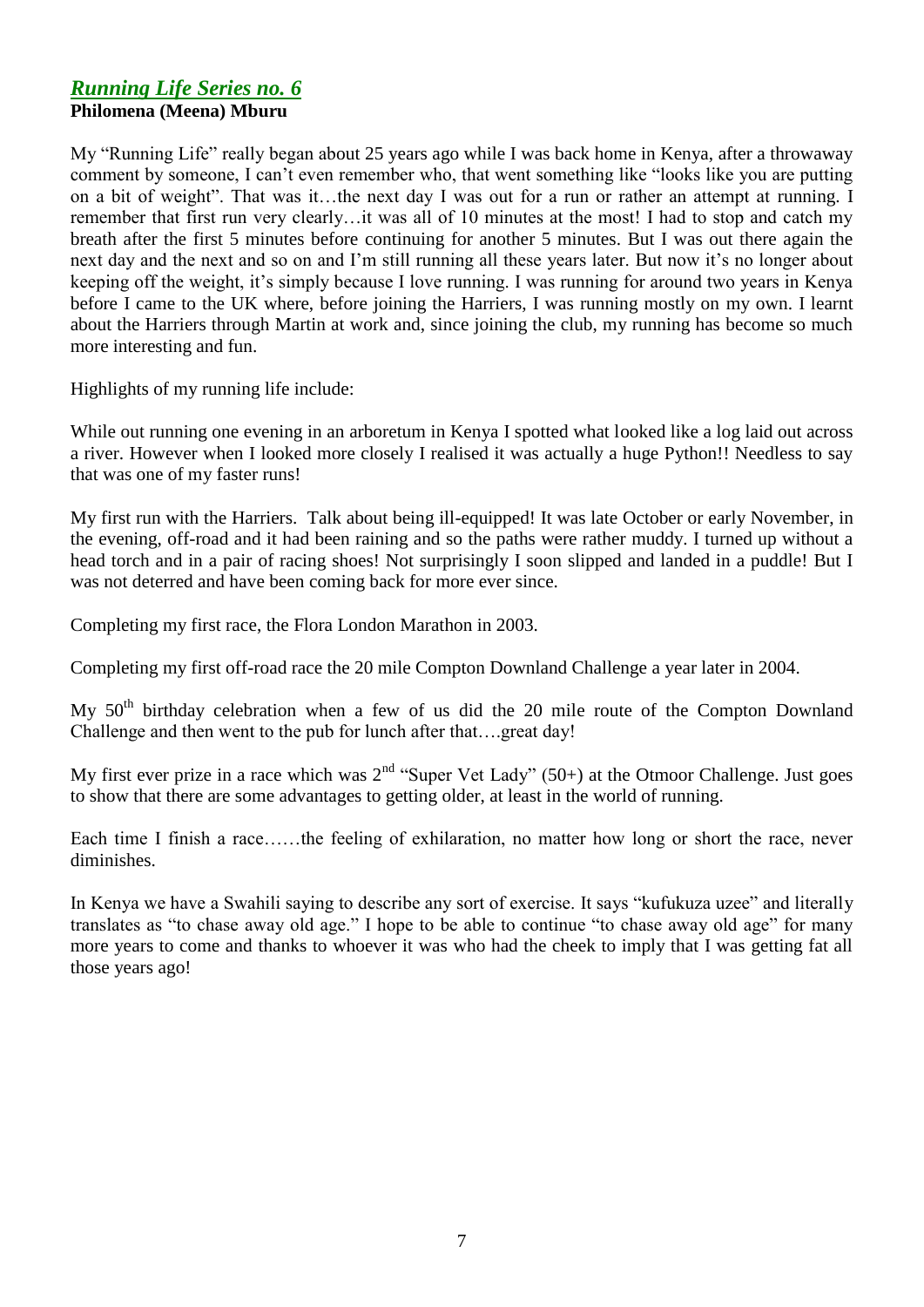## *Website update… http://www.comptonharriers.org.uk* **Mo**

Following the successful completion of our last two events (Boundary Run and Canter), all results have been uploaded and can be viewed on line.

#### *Links of interest this month:*

For inspirational challenges, both in the UK and overseas,<http://www.acrossthedivide.com/> .... and for inspiration<http://tinyurl.com/CHRCorigins>

#### *My article this month – How to talk a good race*

One of the methods used by sport psychologists to help boost confidence and performance is to encourage athletes to use positive self-talk during training and competition. Various studies have shown that this approach works by reducing anxiety, so enabling an increase in effort which in turn leads to a boost in self-confidence and ultimately a better performance. The secret to personal self talk is in the choice of meaningful words and phrases … or your personal "mantra".

A mantra is simply a word or phrase that we can fix upon and repeat or chant in order to drive our attention inwards. The key to powerful self-talk and a meaningful mantra is to make it relevant and specific to your needs. For instance if you are worried about starting too quickly in a race and tend to try and keep up with the initial leaders, only to suffer later in the closing stages, then perhaps your mantra could be 'I'll start slowly and run my own race'. By repeating this a number of times before the start and especially in the early stages of the race it will help you to focus on getting your pace right. Essentially your mantra should not be too long and it should be simple and positive. Just repeating the word 'yes' a number of times as you put in an extra effort can boost you performance!

People following solo pursuits, like running, tend to employ self-talk more than those in group activities or team games as it's more meaningful when it's just you competing against the odds. As well as acting as a tool to focus your mind on the task, the repetitive nature of a mantra can also take your mind off your running, the accompanying effort and any injury or discomfort.

#### *Mantra Maker: How to Put Together Your Perfect Phrase*

**1. Keep it short** - your mantra should be an affirmation, not a novel and remember to keep it short. **2. Stay positive** - turn around the problem you're trying to counteract i.e. if you're feeling weak, your mantra should be 'I"m feeling strong',

**3. Make it energetic** – Choose action verbs or strong adjectives, not abstract phrases. Look for words that convey energy, like 'fast', 'strong' or 'powerful'.

**4. Embed instructions** - remind yourself what you plan to do as you're running, such as 'Go now,' 'go for it' or 'Run relaxed, finish strong'.

### **5. Build it, believe it, become it**

Try choosing one word from each of the four rows below to create power chant:

- ▶ Run; Go; Stride; Sprint; Be
- ▶ Strong; Fast; Quick; Light; Fierce
- ▶ Think; Feel; Embrace; Be; Hold
- ▶ Power; Speed; Brave; Bold; Courage